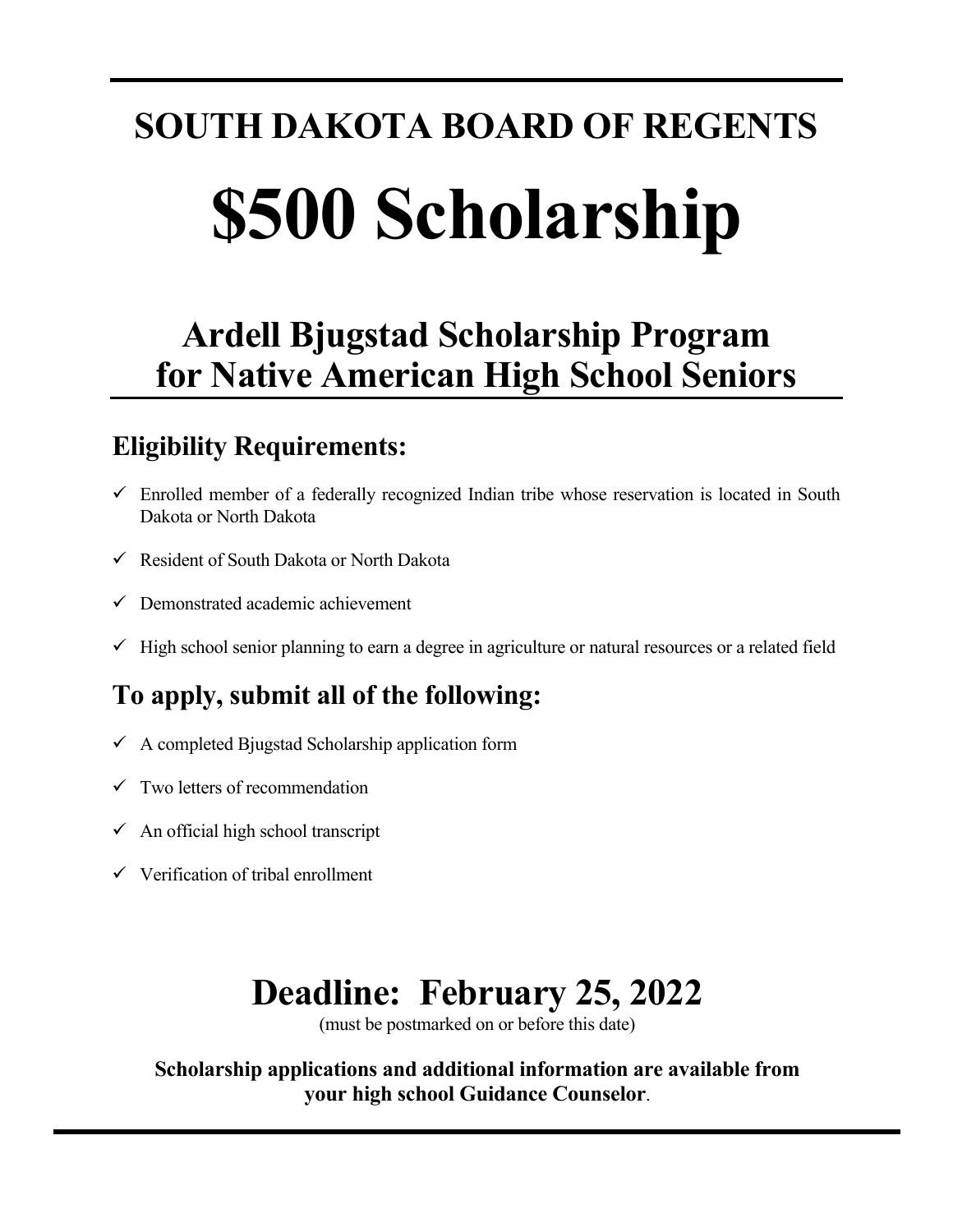#### **South Dakota Board of Regents Bjugstad Scholarship**  $\mathcal{L}_\mathcal{L} = \{ \mathcal{L}_\mathcal{L} = \{ \mathcal{L}_\mathcal{L} = \{ \mathcal{L}_\mathcal{L} = \{ \mathcal{L}_\mathcal{L} = \{ \mathcal{L}_\mathcal{L} = \{ \mathcal{L}_\mathcal{L} = \{ \mathcal{L}_\mathcal{L} = \{ \mathcal{L}_\mathcal{L} = \{ \mathcal{L}_\mathcal{L} = \{ \mathcal{L}_\mathcal{L} = \{ \mathcal{L}_\mathcal{L} = \{ \mathcal{L}_\mathcal{L} = \{ \mathcal{L}_\mathcal{L} = \{ \mathcal{L}_\mathcal{$

 $\mathcal{L}_\mathcal{L} = \mathcal{L}_\mathcal{L} = \mathcal{L}_\mathcal{L} = \mathcal{L}_\mathcal{L} = \mathcal{L}_\mathcal{L} = \mathcal{L}_\mathcal{L} = \mathcal{L}_\mathcal{L} = \mathcal{L}_\mathcal{L} = \mathcal{L}_\mathcal{L} = \mathcal{L}_\mathcal{L} = \mathcal{L}_\mathcal{L} = \mathcal{L}_\mathcal{L} = \mathcal{L}_\mathcal{L} = \mathcal{L}_\mathcal{L} = \mathcal{L}_\mathcal{L} = \mathcal{L}_\mathcal{L} = \mathcal{L}_\mathcal{L}$ 

#### **Background:**

The Ardell Bjugstad Scholarship Program for Native American students was established by the family of Ardell Bjugstad of Rapid City. Bjugstad, who died in 1990, was a range scientist with the U.S. Forest Service for 20 years, an adjunct professor with South Dakota State University, South Dakota School of Mines & Technology and Oglala Lakota College. He was a strong advocate for young American Indians working to educate themselves and he also worked closely with Oglala Lakota College in mentoring Native American students into the U.S. Forest Service.

This scholarship endowment provides support for freshman Native American students who are pursuing studies in agribusiness, agricultural production, agricultural sciences or a natural resources degree at any postsecondary institution. The \$500 scholarship will be allocated to the institution for distribution to the student in two installments of \$250 during the fall 2021 and spring 2022 semesters. The scholarship recipient will be approved at the Board of Regents meeting during the Spring 2021.

#### **Minimum Qualifications:**

To be considered for this award, an applicant must be:

- A high school senior who has demonstrated academic achievement
- An enrolled member of a federally recognized Indian tribe whose reservation is located in South Dakota or North Dakota
- A resident of South Dakota or North Dakota
- Planning to earn a degree in agriculture or natural resources or a related field

#### **Application Procedure:**

To apply for the Ardell Bjugstad Scholarship, students should submit all of the following by February 25, 2022:

- A completed Bjugstad Scholarship application form
- Two letters of recommendation that address the applicant's academic achievement, character and leadership abilities
- An official high school transcript, complete through the junior year, which indicates the applicant's class rank and cumulative grade point average
- Verification of tribal enrollment

#### **All materials should be mailed to:**

 South Dakota Board of Regents Scholarship Committee 306 E. Capitol Avenue, Suite 200 Pierre, South Dakota 57501-2545

 **Application materials must be postmarked on or before February 25, 2022**